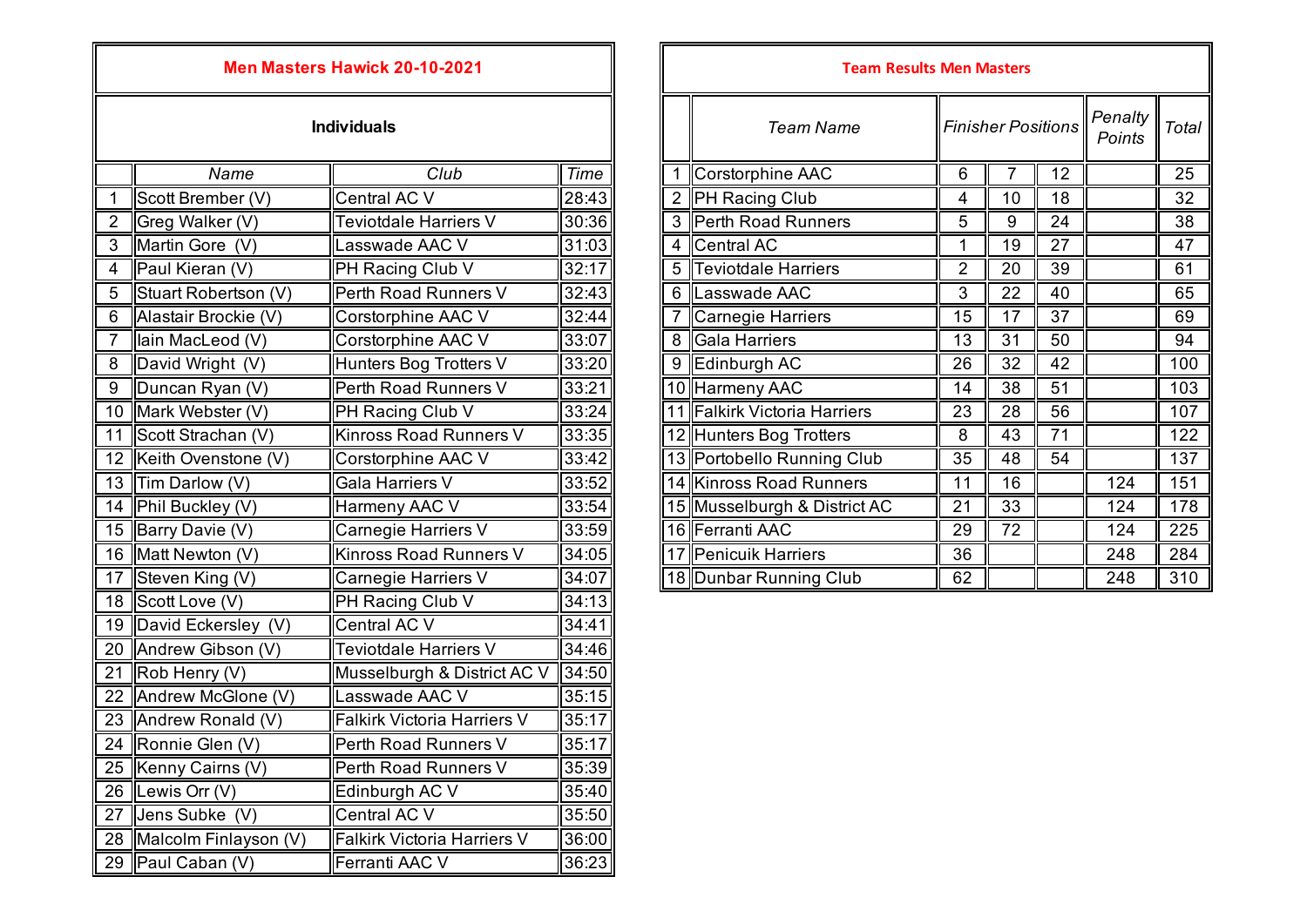|    | 30 Jimmy Fotheringham (V) Perth Road Runners V |                                    | 36:37 |
|----|------------------------------------------------|------------------------------------|-------|
| 31 | Paul Henderson (V)                             | Gala Harriers V                    | 36:44 |
| 32 | Gavin Phillips (V)                             | Edinburgh AC V                     | 36:47 |
|    | 33 Paul Slifer (V)                             | Musselburgh & District AC V        | 36:49 |
| 34 | Donald Shaw (V)                                | Central AC V                       | 37:06 |
| 35 | Alex Garvie (V)                                | Portobello Running Club V          | 37:19 |
| 36 | Duncan Ball (V)                                | Penicuik Harriers V                | 37:24 |
| 37 | Alan Murray (V)                                | Carnegie Harriers V                | 37:26 |
| 38 | David Alexander (V)                            | Harmeny AAC V                      | 37:33 |
| 39 | Alan Inglis (V)                                | Teviotdale Harriers V              | 37:41 |
| 40 | Scott Dickson (V)                              | Lasswade AAC V                     | 37:52 |
| 41 | Scott Watson (V)                               | Teviotdale Harriers V              | 38:00 |
| 42 | Max Carcas (V)                                 | Edinburgh AC V                     | 38:27 |
| 43 | Ivor Normand (V)                               | Hunters Bog Trotters V             | 38:34 |
| 44 | lain Dunsmore (V)                              | Central AC V                       | 38:45 |
| 45 | Richard Ward (V)                               | Perth Road Runners V               | 38:52 |
| 46 | Hugh Buchanan (V)                              | Central AC V                       | 39:26 |
| 47 | lain Craven (V)                                | Edinburgh AC V                     | 39:28 |
| 48 | Willie Jarvie (V)                              | Portobello Running Club V          | 39:28 |
| 49 | Doug Gowan (V)                                 | Edinburgh AC V                     | 39:30 |
| 50 | Ben Abbott (V)                                 | Gala Harriers V                    | 39:50 |
| 51 | Paul Bellamy (V)                               | Harmeny AAC V                      | 39:54 |
| 52 | Chris Creegan (V)                              | Edinburgh AC V                     | 40:07 |
| 53 | Simon Grieshaber (V)                           | Perth Road Runners V               | 40:41 |
| 54 | George Lupton (V)                              | Portobello Running Club V          | 40:48 |
| 55 | Craig Stewart (V)                              | Harmeny AAC V                      | 41:10 |
| 56 | Neil Roberton (V)                              | <b>Falkirk Victoria Harriers V</b> | 41:31 |
| 57 | Keith Martin (V)                               | Harmeny AAC V                      | 41:55 |
| 58 | Phil Parr Burman (V)                           | Lasswade AAC V                     | 42:14 |
| 59 | Brian Miller (V)                               | Carnegie Harriers V                | 42:17 |
| 60 | Jim McLaren (V)                                | <b>Falkirk Victoria Harriers V</b> | 42:22 |
| 61 | Colin Alexander (V)                            | Central AC V                       | 42:35 |
| 62 | Andrew Anderson (V)                            | Dunbar Running Club V              | 42:44 |
| 63 | Steven Blair (V)                               | Corstorphine AAC V                 | 43:22 |
| 64 | Paul Lockie (V)                                | Teviotdale Harriers V              | 44:01 |